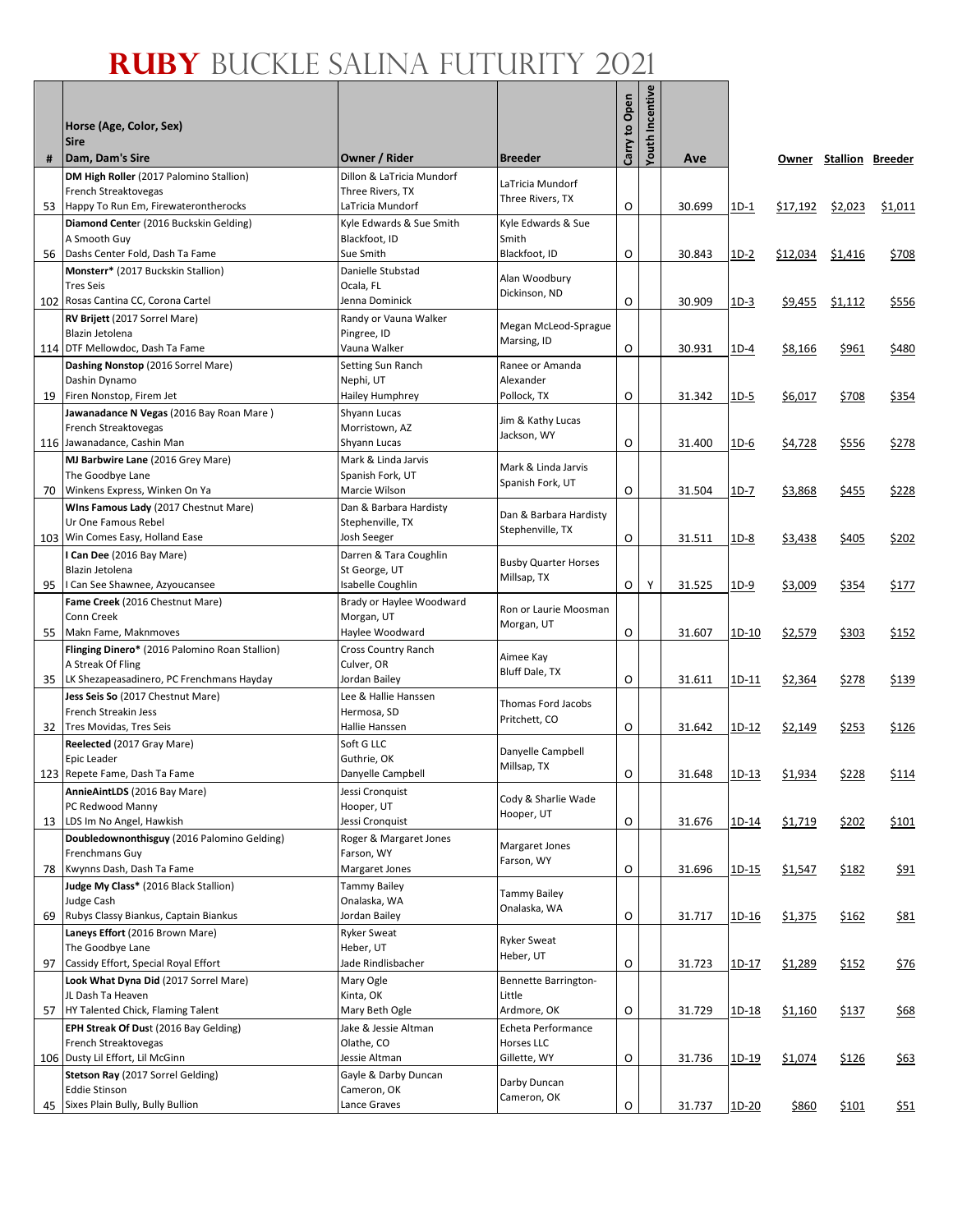# **Ruby** Buckle Salina Futurity 2021

| #  | Horse (Age, Color, Sex)<br><b>Sire</b><br>Dam, Dam's Sire       | Owner / Rider                    | <b>Breeder</b>                   | Carry to Open | Youth Incentive | Ave    |         |                | Owner Stallion Breeder |             |
|----|-----------------------------------------------------------------|----------------------------------|----------------------------------|---------------|-----------------|--------|---------|----------------|------------------------|-------------|
|    | Special For Tres PZ (2017 Bay Mare)                             | Joao Ferraz Leao                 |                                  |               |                 |        |         |                |                        |             |
|    | <b>Tres Seis</b>                                                | Weatherford, TX                  | <b>Blessed River LTD</b>         |               |                 |        |         |                |                        |             |
| 4  | Special Copauino, Strawfly Special                              | Joao Leao                        | Frisco, TX                       | O             |                 | 31.756 |         |                |                        |             |
|    | Be A Blazin Magnolia (2016 Sorrel Stallion)                     | Ryan Lorendahl                   | Linda Russell                    |               |                 |        |         |                |                        |             |
|    | Blazin Jetolena                                                 | Fairfield, UT                    | Saskatchewan, Alberta            |               |                 |        |         |                |                        |             |
|    | 17   Magnolia Perks, Dash For Perks                             | <b>Taylor Rivera</b>             |                                  | O             |                 | 31.919 |         |                |                        |             |
|    | TS Lora's Guy Stinson (2016 Sorrel Gelding)                     | Lindsay Schulz                   | Karen Lynn Ottinger              |               |                 |        |         |                |                        |             |
|    | <b>Eddie Stinson</b><br>Firewater Frenchie, Frenchmans Guy      | Moses Lake, WA<br>Lindsay Schulz | Hondo, TX                        | O             |                 |        |         |                |                        |             |
| 30 | VF Queen Stinson (2016 Bay Mare)                                | Chelsea Juarez                   |                                  |               |                 | 31.920 |         |                |                        |             |
|    | <b>Eddie Stinson</b>                                            | Belgrade, MT                     | <b>Victory Farms</b>             |               |                 |        |         |                |                        |             |
| 72 | Bloomingdales, First Down Dash                                  | Lindsay Schulz                   | Ada, OK                          | O             |                 | 31.939 |         |                |                        |             |
|    | SmoothMove Ta Heaven (2016 Sorrel Mare)                         | Clay & Roxie Tew                 |                                  |               |                 |        |         |                |                        |             |
|    | JL Dash Ta Heaven                                               | Lipan, TX                        | Jud Little                       |               |                 |        |         |                |                        |             |
| 41 | Smooth My Credit, Cash Not Credit                               | Colt Tew                         | Ardmore, OK                      | O             |                 | 31.943 |         |                |                        |             |
|    | <b>Switching Creeks (2016 Chestnut Mare)</b>                    | Paul Freed                       | Ron & Laurie Mooseman            |               |                 |        |         |                |                        |             |
|    | Conn Creek                                                      | Wellsville, UT                   | Morgan, UT                       |               |                 |        |         |                |                        |             |
| 23 | RM Switchiing Creeks, Chickie Cherry Cola                       | Kailey Mitton                    |                                  | O             |                 | 31.967 |         |                |                        |             |
|    | Famous Rose Can (2017 Brown Mare)                               | <b>Brenda Hinze</b>              |                                  |               |                 |        |         |                |                        |             |
|    | Freckles Ta Fame<br>117 Steakin Josey Rose, A Streak Of Fling   | Ault, CO<br>Jillian Hinze        | Joe & Carla Spitz<br>Lamar, CO   | O             |                 | 32.013 |         |                |                        |             |
|    | Heza Swift Spyder (2016 Sorrel Gelding)                         | Brad & Karly Knight              |                                  |               |                 |        |         |                |                        |             |
|    | The Goodbye Lane                                                | Roosevelt, UT                    | Clay Peck                        |               |                 |        |         |                |                        |             |
|    | 112 Coons Glory, BF Heza Hot Shot                               | <b>Stacy Glause</b>              | Lehi, UT                         | O             |                 | 32.048 |         |                |                        |             |
|    | Merri Eddies Sun (2016 Chestnut Mare)                           | Jenae Ordeman                    |                                  |               |                 |        |         |                |                        |             |
|    | <b>Eddie Stinson</b>                                            | Saratoga, WY                     | Jenae Ordeman                    |               |                 |        |         |                |                        |             |
| 75 | Six Hex Frost, Sundewit                                         | Jenae Orderman                   | Saratoga, WY                     | O             |                 | 32.057 |         |                |                        |             |
|    | NNN Firewater Dash (2016 Sorrel Gelding)                        | Jeanette Nelson                  | Mike Plott Estate                |               |                 |        |         |                |                        |             |
|    | <b>NNN Firewater Alive</b>                                      | Milledgeville, GA                | Waverly, AL                      |               |                 |        |         |                |                        |             |
|    | 120 Cant Catch Cleat, Dashing Cleat                             | Ryann Pedone                     |                                  | O             |                 | 32.172 |         |                |                        |             |
|    | Crack Open The Bubbly (2016 Buckskin Mare)<br>First Down French | <b>Stacee Lundstrom</b>          | <b>Stacee Lundstrom</b>          |               |                 |        |         |                |                        |             |
|    | 66 Stop The Bubbly, Nonstop Bubblin                             | Finley, ND<br>Josh Seeger        | Finley, ND                       | O             |                 | 32.234 | $2D-1$  | <u>\$7,650</u> | \$900                  | \$450       |
|    | Streakin Lil Perks (2017 Blue Roan Mare)                        | Tricia Aldridge                  | Don &/or Tracy                   |               |                 |        |         |                |                        |             |
|    | Streakin Lil Wayne                                              | Sanger, TX                       | McManus                          |               |                 |        |         |                |                        |             |
|    | 88 R Cash Master, Perks Master                                  | Tricia Aldridge                  | Lone Grove, OK                   | O             |                 | 32.265 | $2D-2$  | \$5,100        | \$600                  | \$300       |
|    | HR Heavens Haze (2017 Bay Gelding)                              | <b>Kendall Pearce</b>            | <b>Thomas Chourdant</b>          |               |                 |        |         |                |                        |             |
|    | JL Dash Ta Heaven                                               | Valley View, TX                  | Choudrant, LA                    |               |                 |        |         |                |                        |             |
|    | 89 French Bouglet, Frenchmans Guy                               | Jessica Morris                   |                                  | O             |                 | 32.287 | $2D-3$  | <u>\$3,315</u> | \$390                  | \$195       |
|    | KM Famous Sniper (2016 Sorrel Gelding)                          | Summer Lunt                      | Katie McCaslan                   |               |                 |        |         |                |                        |             |
|    | <b>First Down French</b><br>91   Dash Ta Fantasy, Dash Ta Fame  | Snowflake, AZ<br>DaCota Monk     | Raisin City, CA                  |               |                 | 32.325 |         |                | \$300                  |             |
|    | Ruby Rubacuori (2017 Red Roan Mare)                             | Jody & Tracy Henderson           |                                  |               |                 |        | $2D-4$  | \$2,550        |                        | \$150       |
|    | A Dash Ta Streak                                                | Alvarado, TX                     | Jody & Tracy Henderson           |               |                 |        |         |                |                        |             |
| 1  | War Lena Kitty, War Lena Bars                                   | Ryann Pedone                     | Alvarado, TX                     | O             |                 | 32.421 | $2D-5$  | \$1,785        | \$210                  | \$105       |
|    | Guy Of My Dreams (2016 Sorrel Gelding)                          | Wayne & Kim Smith                |                                  |               |                 |        |         |                |                        |             |
|    | A Smooth Guy                                                    | Touchet, WA                      | Wayne & Kim Smith<br>Touchet, WA |               |                 |        |         |                |                        |             |
| 83 | Show Me Your Hyde, Darkelly                                     | Kim Smith                        |                                  | O             |                 | 32.449 | $2D-6$  | \$1,530        | \$180                  | <u>\$90</u> |
|    | Tres Candies Pz (2017 Bay Mare)                                 | Joao Ferraz Leao                 | Guy Rodrigues Peixoto            |               |                 |        |         |                |                        |             |
|    | <b>Tres Seis</b>                                                | Sex Weatherford, TX              | Junior                           |               |                 |        |         |                |                        |             |
| 37 | N Candy, White Tie                                              | Joao Leao                        | Frisco, TX                       | O             |                 | 32.468 | $2D-7$  | \$1,275        | \$150                  | \$75        |
|    | Getcha Some Pie (2017 Brown Mare)<br>Furyofthewind              | Tricia Aldridge                  | Copper Spring Ranch LLC          |               |                 |        |         |                |                        |             |
| 6  | Pies Best Punkin, Pie In The Sky                                | Sanger, TX<br>Tricia Aldridge    | Bozeman, MT                      | O             |                 | 32.501 | $2D-8$  | \$1,020        | \$120                  | \$60        |
|    | Kool Rocketman (2017 Sorrel Gelding)                            | Tiffeny Accomazzo                |                                  |               |                 |        |         |                |                        |             |
|    | Valiant Hero                                                    | Stephenville, TX                 | <b>Brenda Reswig</b>             |               |                 |        |         |                |                        |             |
| 43 | One Kool Wagon, PYC Paint Your Wagon                            | Ryann Pedone                     | Bismark, ND                      | O             |                 | 32.556 | $2D-9$  | <u>\$765</u>   | <u>\$90</u>            | \$45        |
|    | Smooth N Fuzzy (2016 Sorrel Mare)                               | McColee Land & Livestock         | Bill & Debbie Myers              |               |                 |        |         |                |                        |             |
|    | A Smooth Guy                                                    | Mapleton, UT                     | Saint Onge, SD                   |               |                 |        |         |                |                        |             |
| 8  | FC Peachfuzz Ta Fame, Dash Ta Fame                              | Kate Quast                       |                                  | O             |                 | 32.624 | $2D-10$ | \$510          | \$60                   | \$30        |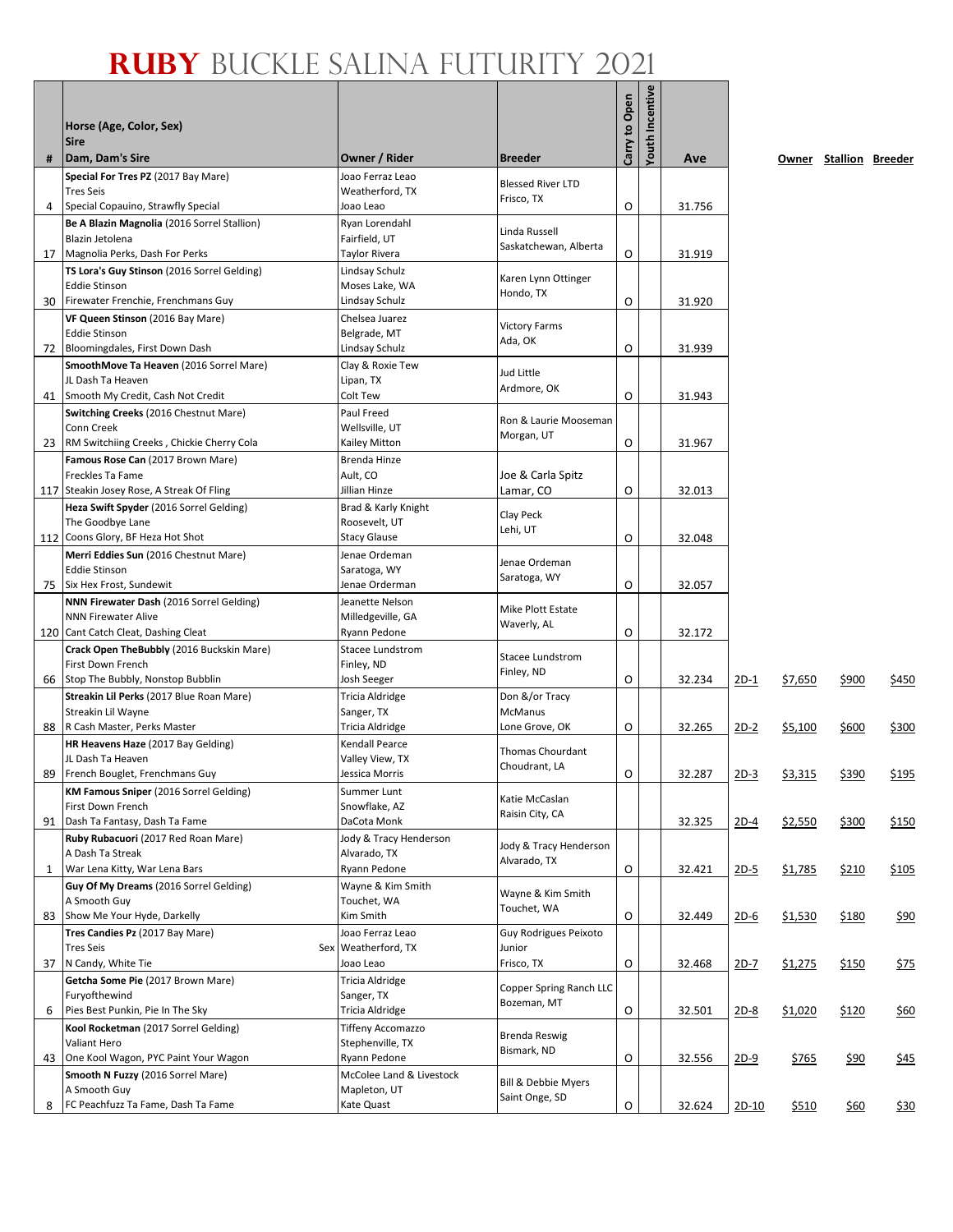|    | Horse (Age, Color, Sex)<br><b>Sire</b>                                           |                                             |                                 | Carry to Open | Youth Incentive |        |
|----|----------------------------------------------------------------------------------|---------------------------------------------|---------------------------------|---------------|-----------------|--------|
| #  | Dam, Dam's Sire                                                                  | Owner / Rider                               | <b>Breeder</b>                  |               |                 | Ave    |
|    | Smooth Up Lady (2016 Palomino Mare)<br>A Smooth Guy                              | Gayle Gray Smith<br>Cave Creek, AZ          | Mike Oden Cattle Co             |               |                 |        |
|    | 84   Up Straight, Lean With Me                                                   | Jenna Duhon                                 | Williams, AZ                    | O             |                 | 32.673 |
|    | Lulu Stinson (2017 Sorrel Mare)                                                  | Chris Lybbert                               |                                 |               |                 |        |
|    | <b>Eddie Stinson</b>                                                             | Forestburg, TX                              | Chris Lybbert<br>Forestburg. TX |               |                 |        |
|    | 50   Lydia An Heiress, Dr Nick Bar                                               | Samantha Boone                              |                                 | O             |                 | 32.674 |
|    | Good K Oss (2016 Buckskin Mare)                                                  | Clay Peck                                   | Clay Peck                       |               |                 |        |
|    | The Goodbye Lane<br>101 Choice Hot Doc, Mr Docs Acacio                           | Lehi, UT<br>Kali Jo Parker                  | Lehi, UT                        | O             |                 | 32.736 |
|    | Tex Walka (2017 Bay Gelding)                                                     | Lance Stairs                                |                                 |               |                 |        |
|    | Slick By Design                                                                  | Hanford, CA                                 | Doug Brown/Tim Parker           |               |                 |        |
|    | 115 Rene To Run, Rene Dan Jet                                                    | Lyndee Stairs                               | Paso Robles, CA                 | O             |                 | 32.810 |
|    | LH Sheza Hellavalane (2016 Chestnut Mare)                                        | Cathy Morgan                                | Lorlelei Hankins                |               |                 |        |
|    | The Goodbye Lane                                                                 | Menan, ID                                   | Rock Springs, TX                |               |                 |        |
| 34 | HellnFury, Furyofthewind<br>LX Famous Jet (2017 Sorrel Gelding)                  | Cathy Morgan<br>Colin Letham                |                                 | O             |                 | 32.848 |
|    | Blazin Jetolena                                                                  | Blackfoot. ID                               | Randy or Vauna Walker           |               |                 |        |
|    | 74   DTF Way To Be, Dash Ta Fame                                                 | Vauna Walker                                | Blackfoot, ID                   |               |                 | 32.861 |
|    | Cfour Epicallie (2016 Sorrel Mare)                                               | Doug & Shannon Moody                        | Kelly & Ivy Conrado             |               |                 |        |
|    | Epic Leader                                                                      | Vernal, UT                                  | Box Elder, SD                   |               |                 |        |
| 40 | Little Fancy Granny, Del Puerto Bill                                             | Kelly Conrado                               |                                 | O             |                 | 32.942 |
|    | Born Ta Be A Cowboy* (2016 Buckskin Stallion)<br>Sadies Borntoperform            | Nichols & Kara Caspers                      | Arrow Y Ranch                   |               |                 |        |
| 10 | Boons Drift Girl, PC Boonlacious                                                 | New Underwood, SD<br><b>Kassidy Caspers</b> | Wasta, SD                       | O             |                 | 33.021 |
|    | Your Rockin Lady (2016 Sorrel Mare)                                              | Mike Oden Cattle Co                         |                                 |               |                 |        |
|    | Rockin W                                                                         | Williams, AZ                                | Mike Oden Cattle Co             |               |                 |        |
| 65 | Your Ginnin Lady, Tanquery Gin                                                   | Christina Gould                             | Williams, AZ                    | O             |                 | 33.021 |
|    | Fast Under Pressure (2017 Sorrel Mare)                                           | <b>Aubrey Smith</b>                         | Martha Reeves                   |               |                 |        |
|    | No Pressure On Me                                                                | Binghampton, NY                             | Weatherford, TX                 |               |                 |        |
|    | 104 Ryonsfastbucklebunny, Fast Flying Ryon<br>Bola De Fuego* (2016 Bay Stallion) | Ryann Pedone<br>Danielle Stubstad           | Christine & Debbie              | O             |                 | 33.106 |
|    | <b>Firewater Flit</b>                                                            | Ocala, FL                                   | Langlois                        |               |                 |        |
| 31 | Beam Me Up Kelly, First Down Kelly                                               | Jenna Dominick                              | Watsonville, CA                 | O             |                 | 33.206 |
|    | One Smooth Oakie (2016 Sorrel Mare)                                              | Kathy Campbell                              | Copper Spring Ranch LLC         |               |                 |        |
|    | A Smooth Guy                                                                     | Morristown, AZ                              | Tularosa, NM                    |               |                 |        |
| 5  | Dales No Okie, Okey Dokey Dale                                                   | Kathy Campbell                              |                                 | O             |                 | 33.209 |
|    | DH Smoothguy Ta Fame (2016 Palomino Mare)<br>A Smooth Guy                        | Donna Heinen<br>Mesa, WA                    | Donna Heinen                    |               |                 |        |
|    | 118 CP Hoot Ta Boot, Dash Ta Fame                                                | Donna Heinen                                | Mesa, WA                        | O             |                 | 33.243 |
|    | TPH Aint Dun It Yet (2016 Dun Gelding)                                           | Deborah Grulke                              |                                 |               |                 |        |
|    | Aint Seen Nothin Yet                                                             | Buckeye, AZ                                 | Deborah Grulke<br>Buckeye, AZ   |               |                 |        |
| 28 | Dun It With Revenge, Hollywood Heat                                              | Deborah Grulke                              |                                 | O             |                 | 33.256 |
|    | Look At Bert Fly (2016 Bay Gelding)                                              | Stephanie Ryan                              | Stephanie Ryan                  |               |                 |        |
| 48 | JD Look<br>Candy Bar, Just Plain Colonel                                         | Plain Poulsbo, WA<br>Stephanie Ryan         | Poulsbo, WA                     | O             |                 | 33.262 |
|    | So Im A Blazin Fame (2016 Sorrel Mare)                                           | Kelle K Moore                               |                                 |               |                 |        |
|    | Blazin Jetolena                                                                  | Douglas, WY                                 | Amy Behrends                    |               |                 |        |
|    | 71 Leavem Sweet Lucy, Dash Ta Fame                                               | <b>Hope Raley</b>                           | Fredericksburg, TX              | O             |                 | 33.283 |
|    | Jess Win Harriet (2016 Sorrel Mare)                                              | Paul or Vickie Solmonsen                    | Bryan Holgate                   |               |                 |        |
|    | <b>Winners Version</b>                                                           | Axtell, UT                                  | Altamont, UT                    |               |                 |        |
| 94 | Six Sasperillys, Sixes Jess                                                      | Vickie Solmonsen                            |                                 | O             |                 | 33.344 |
|    | TFour Shome The Money (2017 Bay Gelding)<br>Tfouroverdrivinnfame                 | Makenna Christensen<br>Lakepoint, UT        | Four Taylors Ranch              |               |                 |        |
|    | 107 Money From the Mint, On The Money Red                                        | Makenna Christensen                         | Neola, UT                       | O             |                 | 33.662 |
|    | Secret Slew Of Cash (2016 Gray Gelding)                                          | Tyson & Kasandra Hansen                     |                                 |               |                 |        |
|    | Hez Our Secret                                                                   | Dammeron Valley, UT                         | Teri Cochran<br>Lipan, TX       |               |                 |        |
| 36 | Czech This Chick, Chicks Slew Of Bux                                             | Kelsey Hayden                               |                                 | O             |                 | 33.743 |
|    | Natural Born Rockin (2016 Bay Gelding)                                           | Mike Oden Cattle Co                         | Mike Oden Cattle Co             |               |                 |        |
| 33 | Rockin W<br>Natural Born Dunit, Hollywood Dun It                                 | Williams, AZ<br>Christina Gould             | Williams, AZ                    | O             |                 | 33.815 |
|    |                                                                                  |                                             |                                 |               |                 |        |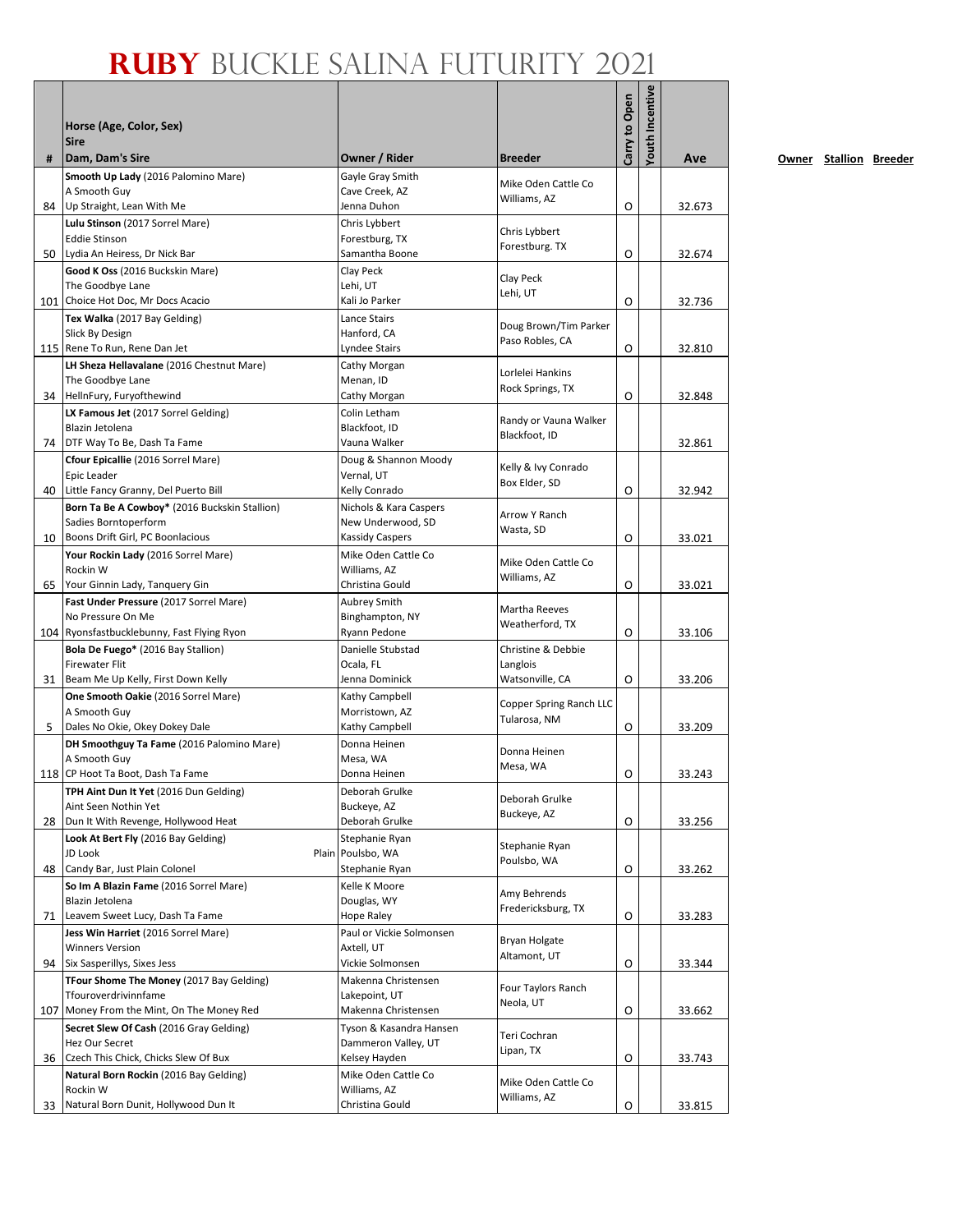|    | Horse (Age, Color, Sex)                                                                                     |                                                                                    |                                                 | Carry to Open | <b>Youth Incentive</b> |        |
|----|-------------------------------------------------------------------------------------------------------------|------------------------------------------------------------------------------------|-------------------------------------------------|---------------|------------------------|--------|
| #  | <b>Sire</b><br>Dam, Dam's Sire                                                                              | Owner / Rider                                                                      | <b>Breeder</b>                                  |               |                        | Ave    |
| 26 | First Vanila (2016 Palomino Mare)<br>Coronado Cartel<br>Dash Ta Vanila, Dash Ta Fame                        | <b>Stephanie Forbes</b><br>Niagara-On-The-Lake, Ontario<br><b>Stephanie Forbes</b> | Alan Woodbury<br>Dickinson, ND                  | O             |                        | 34.164 |
| 98 | CR Sassy Frenchgirl (2016 Bay Roan Mare)<br>French Streaktovegas<br>Estrella La Jolla, Streakin La Jolla    | Sylvia Howell<br>Romoland, CA<br>Cassie Howell                                     | Sylvia Howell<br>Romoland, CA                   | Ο             |                        | 34.740 |
| 51 | Hello Stella (2017 Brown Mare)<br>The Goodbye Lane<br>Go Go Fame, Dash Ta Fame                              | Sharin Hall<br>Pilot Point, TX<br>Sharin Hall                                      | <b>Sharin Hall</b><br>Pilot Point, TX           | O             |                        | 35.233 |
| 73 | Ms French Wallawalla (2017 Chestnut Mare)<br>The Kandyman<br>French Streakin Izzy, A Streak Of Fling        | All-In Barrel Horses LLC<br>Crooks, SD<br>Hallie Hanssen                           | Tom & Barb Westover<br>Egan, SD                 | O             |                        | 35.314 |
| 93 | CR Lane Ta Fame (2016 Chestnut Gelding)<br>The Goodbye Lane<br>Stitchs Jet Ta Fame, Fire Water Ta Fame      | Tammy Chatburn<br>Albion, ID<br>Tammy Chatburn                                     | Jeff & Tammy Chatburn<br>Albion, ID             | O             |                        | 35.385 |
| 59 | BS Born Ta Cash (2016 Gray Mare)<br>Born Ta Be Famous<br>Sulley, Judge Cash                                 | DaCota Monk & Louis Saggione<br>Point, TX<br>DaCota Monk                           | Kris Suard<br>Thibodaux, LA                     | Ο             |                        | 35.621 |
| 52 | Hammer It Smooth (2017 Buckskin Mare)<br>A Smooth Guy<br>Designers Splash, Splash Bac                       | Sierra Zowada<br>Big Horn, WY<br>Sierra Zowada                                     | Mike Pickard<br>Byars, OK                       | O             |                        | 35.889 |
| 90 | VF Lil Bit Stinson (2017 Sorrel Mare)<br><b>Eddie Stinson</b><br>Little Bit Princess, Super Sence Amillion  | Chani Graves<br>Sulphur Springs, TX<br>Chani Graves                                | <b>Victory Farms</b><br>Ada, OK                 | O             |                        | 36.164 |
|    | CP Epics Percilla (2017 Chestnut Mare)<br>Epic Leader<br>124 Percilla, Dash Ta Fame                         | Kris Gadbois<br>Escondido, CA<br>Kassie Mowry                                      | <b>Claire Powell</b><br>El Dorado, TX           | O             |                        | 36.211 |
| 27 | Partons My French (2016 Palomino Mare)<br>First Down French<br>Presure Points, Jazzin Hi                    | Sonia Gorrell<br>Porterville, CA<br>Sonia Gorrell                                  | Sonia Gorrell<br>Porterville, CA                | O             |                        | 36.214 |
| 58 | Sand In My Socks (2017 Sorrel Mare)<br><b>BHR Frenchies Socks</b><br>JC Pick Six, Tres Seis                 | Isabella Quarter Horses<br>Victoria, TX<br>Kassie Mowry                            | Isabella Quarter Horses<br>Victoria, TX         | O             |                        | 36.220 |
| 22 | <b>BVB Winners Fame</b> (2016 Sorrel Gelding)<br><b>Winners Version</b><br>CPA Streak Ta Fame, Dash Ta Fame | J & J Atkinson LLC<br>Murray, UT<br>Jill Atkinson                                  | Van Dee Bearden<br>Riverton, UT                 |               |                        | 36.437 |
|    | Too Fame Or Fly (2016 Cremello Mare)<br>PC Redwood Manny<br>113 Sophera Fame, Dash Ta Fame                  | <b>Rich Morley</b><br>Salem, UT<br>Eliza Morley                                    | Hughes Morley Land &<br>Livestock<br>Payson, UT |               |                        | 36.589 |
|    | HR My Fame Is Epic (2016 Sorrel Gelding)<br>Epic Leader<br>109 Go Wilma Dash, Dash Ta Fame                  | <b>BAJ Living Trust</b><br>Scottsdale, AZ<br><b>Buffy Walchli</b>                  | Elizabeth S Hays<br>Arcadia, LA                 | O             |                        | 36.737 |
| 9  | Shez All That Jazz (2016 Grey Mare)<br>Aint Seen Nothin Yet<br>Pay No Attention, Preferred Pay              | <b>Snelling Farms</b><br>Riverton, WY<br>Kaitlyn Snelling                          | <b>Snelling Farms</b><br>Riverton, WY           | O             |                        | 36.753 |
| 39 | Mister Prime Time (2016 Buckskin Gelding)<br>PG Dryfire<br>Prime Time Rocket, Frenchmans Guy                | Erin Beukelman<br>Caldwell, ID<br>Erin Beukelman                                   | Donna Stovner<br>Parma, ID                      | Ο             |                        | 36.834 |
| 67 | Pressures Off Lena (2017 Sorrel Mare)<br>No Pressure On Me<br>DSR Spirit Olena, Gay Bar Dynamo              | Danielle Stubstad<br>Ocala, FL<br>Jenna Dominick                                   | Danielle Stubstad<br>Ocala, FL                  | O             |                        | 36.874 |
| 64 | Tactical Patience (2016 Chestnut Gelding)<br><b>Winners Version</b><br>Just Swing Easy, Dash For Cash       | B Spur'n Ranch<br>Payson, UT<br>Amanda Butler                                      | Robert or Jody Norris<br>Caldwell, TX           | O             |                        | 36.914 |
| 38 | MarlaHoooch (2016 Buckskin Mare)<br>PC Redwood Manny<br>Scottys Special Popo, Royal Special Effort          | Wes Kellet<br>Plain City, UT<br>McKinlee Kellett                                   | Cody & Sharlie Wade<br>Hooper, UT               | O             |                        | 37.012 |
|    | Three Times The Fury (2017 Sorrel Mare)<br>Furyofthewind                                                    | C. Dudley/T. Aldridge<br>Sanger, TX                                                | Amy Schimke<br>Wessington Springs, SD           |               |                        |        |
| 44 | Three And Out, Tres Seis                                                                                    | Tricia Aldridge                                                                    |                                                 | 0             |                        | 37.024 |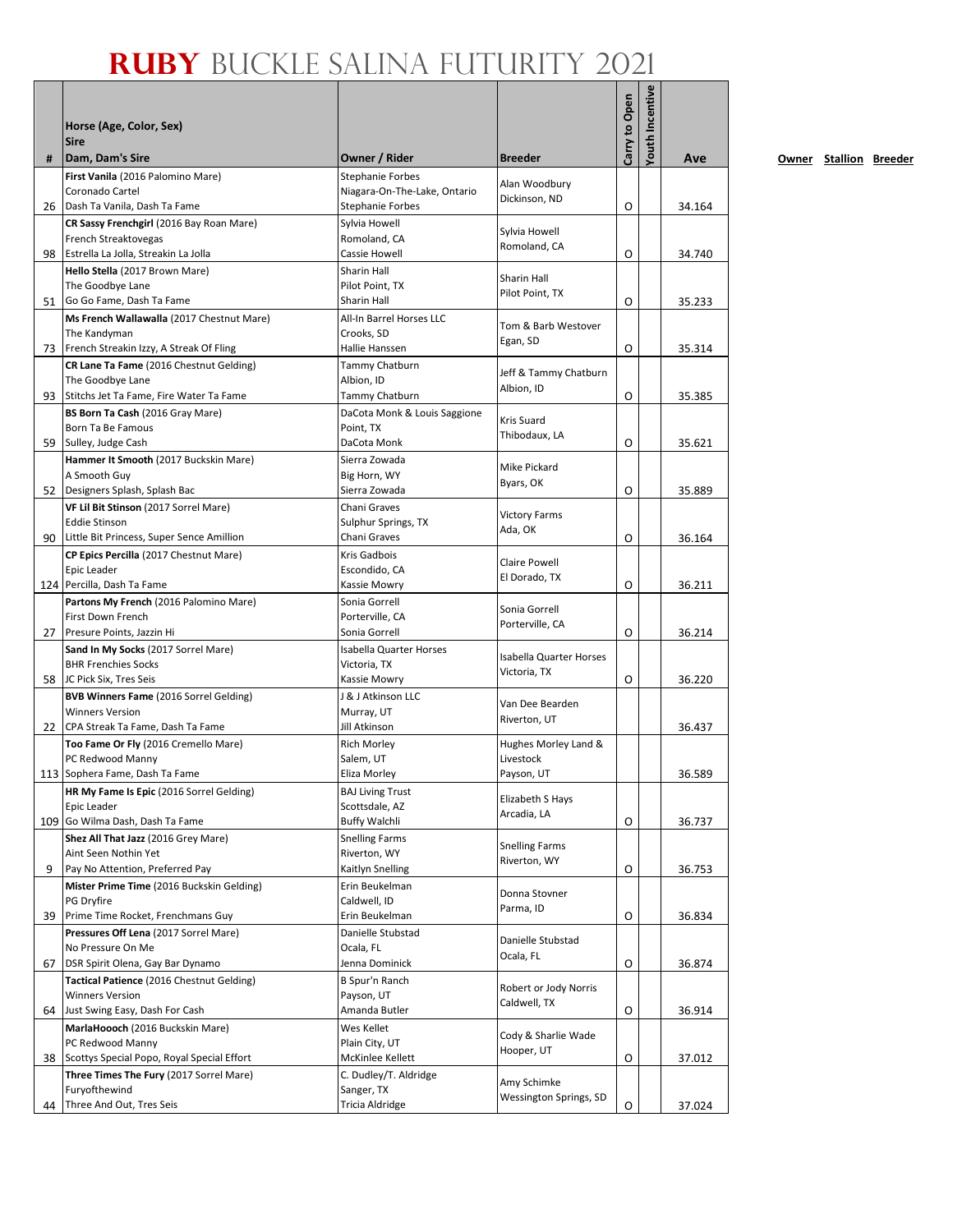|    |                                                                                         |                                        |                               |               | <b>Youth Incentive</b> |        |
|----|-----------------------------------------------------------------------------------------|----------------------------------------|-------------------------------|---------------|------------------------|--------|
|    | Horse (Age, Color, Sex)                                                                 |                                        |                               | Carry to Open |                        |        |
|    | <b>Sire</b>                                                                             |                                        |                               |               |                        |        |
| #  | Dam, Dam's Sire                                                                         | Owner / Rider                          | <b>Breeder</b>                |               |                        | Ave    |
|    | DMR Famed By Fire (2016 Bay Gelding)                                                    | Jody Hale                              | Dry Mountain Ranch LLC        |               |                        |        |
| 18 | PG Dry Fire<br>Famed By An Angel, Dash Ta Fame                                          | Echo, OR<br>Kelsie Miller              | Riley, OR                     | O             |                        | 37.128 |
|    | Mister Tres (2017 Brown Gelding)                                                        | Ryann Pedone                           | <b>Bennett Racing Stables</b> |               |                        |        |
|    | <b>Tres Seis</b>                                                                        | Sunset, TX                             | LLC                           |               |                        |        |
| 54 | A True Stoli, Stoli                                                                     | Ryann Pedone                           | Franklin, IN                  | O             |                        | 37.211 |
|    | Now Dats Frenchin (2016 Palomino Mare)<br>Dats A Frenchman                              | <b>Greg Torgerson</b><br>Richfield, UT | Kourtney Woods                |               |                        |        |
| 76 | CSE Dash Of Boston, Dash Of Royal Gold                                                  | Jayda Torgerson                        | Fallon, NV                    | O             | Υ                      | 37.255 |
|    | Sheza Smooth Captain (2016 Buckskin Mare)                                               | Erin Beukelman                         |                               |               |                        |        |
|    | A Smooth Guy                                                                            | Caldwell, ID                           | Christy Kruse<br>Redmond, OR  |               |                        |        |
| 3  | Captains Bunny Chick, Captain Biankus                                                   | Erin Beukelman                         |                               |               |                        | 37.256 |
|    | TLS Tequila Talkin (2016 Sorrel Gelding)                                                | Wayne & Kim Smith                      | Shawna Barichello             |               |                        |        |
|    | Dats A Frenchman<br>121 Sheza Whiskey Runner, Whiskey River Run                         | Touchet, WA<br>Kim Smith               | Kennewick, WA                 | O             |                        | 37.266 |
|    | Greatunderpressure (2016 Sorrel Gelding)                                                | Ryann Pedone                           |                               |               |                        |        |
|    | No Pressure On Me                                                                       | Sunset, TX                             | Ryann Pedone                  |               |                        |        |
| 68 | Kiss Kiss This, Chain Of Events                                                         | Ryann Pedone                           | Sunset, TX                    | O             |                        | 37.314 |
|    | Guyz Speedy Girl (2016 Bay Mare)                                                        | Kathy Campbell                         | <b>Bill or Debbie Myers</b>   |               |                        |        |
| 42 | Frenchmans Guy<br>A Speedy Lena, World Speed                                            | Morristown, AZ<br>Kathy Campbell       | Saint Onge, SD                | O             |                        | 37.499 |
|    | Rivons Mr America (2017 Sorrel Gelding)                                                 | Wilde Performance Horses Inc           |                               |               |                        |        |
|    | <b>Tres Seis</b>                                                                        | Wenyzville, MO                         | Kissmyfairytale Inc           |               |                        |        |
| 85 | Electric Fire Water, Flaming Fire Water                                                 | Ryann Pedone                           | Azle, TX                      | O             |                        | 37.542 |
|    | Miss Goodbye King (2016 Chestnut Mare)                                                  | Chelsea Jepperson                      | Joe & Sherry Barney           |               |                        |        |
|    | The Goodbye Lane                                                                        | Genola, UT                             | Genola, UT                    | O             |                        |        |
|    | 105 Vintage Annie King, Vintage Continental<br>Rockstar By Design (2016 Brown Stallion) | Chelsea Jepperson<br>Jamie Bashford    | Jason Martin & Charlie        |               |                        | 37.610 |
|    | Slick By Design                                                                         | Queen Creek, AZ                        | Cole                          |               |                        |        |
| 49 | Streakingflingindisco, A Streak Of Fling                                                | Jamie Bashford                         | Pilot Point, TX               | O             |                        | 37.798 |
|    | Nowata Sign (2016 Bay Mare)                                                             | Reanna O'Bar                           | Darling Farms LLC             |               |                        |        |
|    | Freighttrain B                                                                          | Fountain, CO                           | Lamont, OK                    |               |                        |        |
| 82 | Saratoga Song, First Down Dash<br>Down By The Creek (2016 Chestnut Gelding)             | Kelly Conrado<br>Ron or Laurie Moosman |                               |               |                        | 38.046 |
|    | Conn Creek                                                                              | Morgan, UT                             | Ron or Laurie Moosman         |               |                        |        |
| 24 | BF Pieces Of April, First Prize Perry                                                   | Kaycee Ferrin                          | Morgan, UT                    | O             |                        | 38.065 |
|    | Smooth N Speedy Guy (2016 Buckskin Gelding)                                             | Kathy Campbell                         | <b>Bill or Debbie Myers</b>   |               |                        |        |
|    | A Smooth Guy                                                                            | Morristown, AZ                         | Saint Onge, SD                |               |                        |        |
| 81 | Patience N Speed, World Speed<br>A Dash Ta Winn (2017 Bay Roan Mare)                    | Shyann Lucas<br>Kylie Sisam            |                               | O             |                        | 38.132 |
|    | A Dash Ta Streak                                                                        | Spanish Fork, UT                       | Lisa O'Rourke Fulton          |               |                        |        |
| 46 | Winnsboro, Merridoc                                                                     | Kylie Sisam                            | Valentine, NE                 | O             |                        | 38.414 |
|    | Famous Because (2016 Sorrel Mare)                                                       | J Diamond Ranch                        | J Diamond Ranch               |               |                        |        |
|    | JB Proud N Famous<br>12 Ruby Faysema, Bold Episode                                      | Joseph, UT<br>Michele McLeod           | Joseph, UT                    | O             |                        |        |
|    | Blazin Twist Of Fame (2016 Bay Mare)                                                    | Cathy Morgan                           |                               |               |                        | 38.430 |
|    | Blazin Jetolena                                                                         | Menan, ID                              | Cathy Morgan                  |               |                        |        |
| 2  | Fit For Fame, Fit To Fly                                                                | Cathy Morgan                           | Menan, ID                     | O             |                        | 38.661 |
|    | Curious Society Cash (2017 Sorrel Gelding)                                              | 7B Performance Horses                  | 7B Performance Horses         |               |                        |        |
|    | No Cash Back<br>111   Ms Pico Society, Sweet Society Road                               | Buhl, ID                               | Buhl, ID                      |               |                        |        |
|    | Goodbye Shadow (2016 Bay Gelding)                                                       | David Wiseman<br>Clay Peck             | Kara Olson & Deanna           | O             |                        | 38.963 |
|    | The Goodbye Lane                                                                        | St George, UT                          | Morris                        |               |                        |        |
|    | 21 Toast The Dollars, Sir Austin Dollars                                                | Teressa Peck                           | Fort Bridger, WY              | O             |                        | 39.311 |
|    | Yippie Five Cartel (2016 Sorrel Mare)                                                   | Jamie Snyder & Alexander               | Narciso Flores                |               |                        |        |
|    | Five Bar Cartel                                                                         | McHenry   Norco, CA                    | Houston, TX                   |               |                        |        |
| 92 | Yippie Skippie, Streakin La Jolla<br>Mucho Suave (2016 Buckskin Gelding)                | Jamie Snyder<br>Maesa Kummer           |                               | O             |                        | 39.464 |
|    | A Smooth Guy                                                                            | Briggsdale, CO                         | Maesa Kummer                  |               |                        |        |
| 79 | Fergies Fling, A Streak Of Fling                                                        | Maesa Kummer                           | Briggsdale, CO                | O             |                        | 41.763 |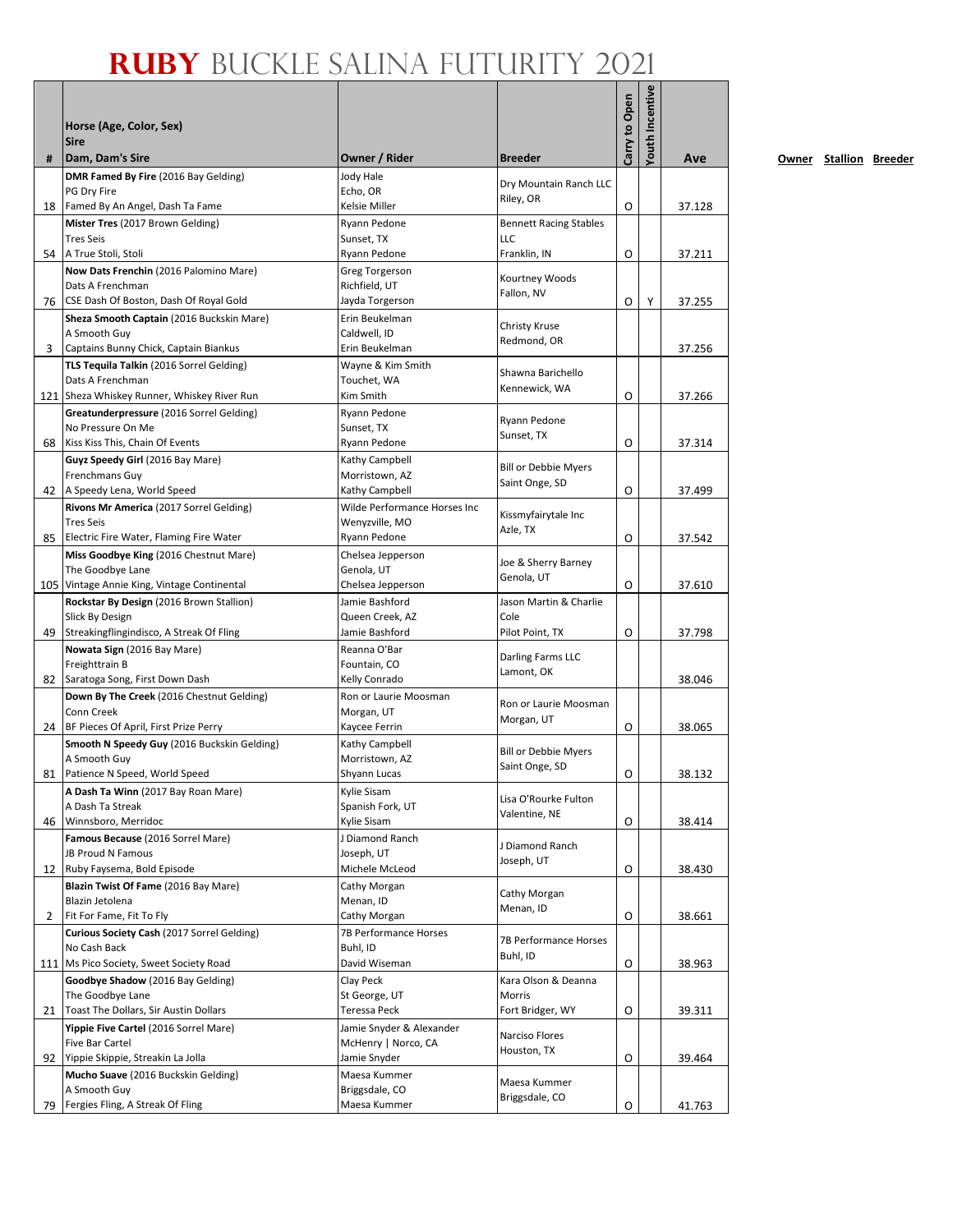|    |                                                                               |                                            |                                  | Carry to Open | <b>/outh Incentive</b> |         |
|----|-------------------------------------------------------------------------------|--------------------------------------------|----------------------------------|---------------|------------------------|---------|
|    | Horse (Age, Color, Sex)<br><b>Sire</b>                                        |                                            |                                  |               |                        |         |
| #  | Dam, Dam's Sire                                                               | Owner / Rider                              | <b>Breeder</b>                   |               |                        | Ave     |
|    | Gunnit To Sixty 37 (2017 Gray Gelding)                                        | Idaho Physicians Assistant Inc             | <b>Shannon Renee</b>             |               |                        |         |
|    | PG Dry Fire                                                                   | Rigby, ID<br>Callie Jones                  | Akerstrom                        |               |                        |         |
| 47 | Packin Golden Coins, Packin Sixes<br>Rainys Flyer (2016 Buckskin Mare)        | Chyanne Soffel                             | Potter Valley, CA                | O             |                        | 42.833  |
|    | Guys Eye Paint                                                                | Circleville, UT                            | Chyanne Soffel                   |               |                        |         |
| 86 | The Rainbow Flyer, Strawfly Special                                           | Jessica Miller                             | Circleville, UT                  | O             |                        | 43.677  |
|    | CM A Swift Corona (2016 Bay Mare)                                             | Trent & Deena Van Tassell                  | Cole & Marcie Wilson             |               |                        |         |
| 60 | The Goodbye Lane<br>CM Corona Onthehouse, Stel Corona                         | Portage, UT<br>Deena Van Tassell           | Spanish Fork, UT                 | O             |                        | 46.742  |
|    | JT Chromie By Design (2017 Sorrel Mare)                                       | Kasey Moore                                |                                  |               |                        |         |
|    | Slick By Design                                                               | Rolla, MO                                  | John Teagarden<br>Lacygne, KS    |               |                        |         |
|    | 122 Chrome Contender, Title Contender                                         | DaCota Monk                                |                                  | O             |                        | 50.467  |
|    | Pritzi By Design (2016 Bay Mare)                                              | <b>Starlyn McCauley</b>                    | Megan/Bill/Susie Lewis           |               |                        |         |
| 87 | Slick By Design<br>Frenchmans Pritzi, Frenchmans Guy                          | Silver City, NM<br><b>Starlyn McCauley</b> | Filer, ID                        | O             |                        | 51.600  |
|    | SR Easin Ta Heaven (2016 Sorrel Mare)                                         | <b>Stock Ranch LLC</b>                     |                                  |               |                        |         |
|    | JL Dash Ta Heaven                                                             | Naples, FL                                 | <b>Jud Little</b><br>Ardmore, OK |               |                        |         |
| 7  | Easy Guyz, Holland Ease                                                       | Sabra O'Quinn                              |                                  | O             |                        | 999.000 |
|    | Aint Seen Her Yet (2016 Palomino Mare)                                        | Maggie Poloncic                            | Janelle Osborne                  |               |                        |         |
| 11 | Aint Seen Nothin Yet<br>Sharem Down First, First Wrangler                     | Gillette, WY<br>Maggie Poloncic            | Hartville, MO                    | O             |                        | 999.000 |
|    | Confederatefirewater (2017 Black Gelding)                                     | Bob & Revae Barthle                        |                                  |               |                        |         |
|    | Johnny Reb Jackson                                                            | Dade City, FL                              | Bob & Revae Barthle              |               |                        |         |
| 14 | Flittin Fire Bug, Fire Easy                                                   | Ryann Pedone                               | Dade City, FL                    | O             |                        | 999.000 |
|    | Bet She Can Fly (2016 Sorrel Mare)                                            | <b>Tofell Ranch</b>                        | Jan Toffel                       |               |                        |         |
| 15 | Bet Hesa Cat<br>Smartest Lil Lucy, Smart Little Jerry                         | Millsap, TX<br>Kaylan Smith                | Millsap, TX                      | O             |                        | 999.000 |
|    | Moves Like Jagger (2016 Bay Roan Gelding)                                     | Kellie Collier                             |                                  |               |                        |         |
|    | A Streak Of Fling                                                             | Hereford, TX                               | Kellie Collier                   |               |                        |         |
| 16 | Paper Doll, Unknown                                                           | Kelsey Hayden                              | Hereford, TX                     | O             |                        | 999.000 |
|    | Rollin Blue Jeans (2016 Brown Gelding)                                        | Vickie or Greg Lamb                        | <b>7B Performance Horses</b>     |               |                        |         |
|    | Sparkys Blue Road<br>Wrangler Roll, First Wrangler                            | Malad, ID<br>Mekelle Hollingsworth         | Buhl, ID                         | O             |                        | 999.000 |
| 20 | Crystalzz N Vegas (2016 Bay Roan Mare)                                        | Jackie Rhoden                              |                                  |               |                        |         |
|    | French Streaktovegas                                                          | Prineville, OR                             | Jim & Kathy Lucas                |               |                        |         |
| 25 | Clarks Poco Crystal, Weavers Poco Sugar                                       | Jackie Rhoden                              | Jackson, WY                      |               |                        | 999.000 |
|    | Designedforpressure (2017 Sorrel Mare)                                        | Karl Yurko DVM                             | Ryann Lee Pedone                 |               |                        |         |
|    | No Pressure On Me                                                             | Wheeling, WV                               | Sunset, TX                       |               |                        |         |
| 29 | VF A Little Bit Red, Designer Red<br>BullyzDashofDynamite (2016 Grey Gelding) | Ryann Pedone<br>Kylie Kaylor               |                                  | O             |                        | 999.000 |
|    | Dashin Dynamo                                                                 | Crowheart, WY                              | <b>Becky Brewster</b>            |               |                        |         |
| 61 | Rear Drive, Bully Bullion                                                     | Kylie Kaylor                               | Lubbock, TX                      | O             |                        | 999.000 |
|    | Buckstreakin Naked (2016 Buckskin Gelding)                                    | Hank & Stephanie Williams                  | Leslie Bailey                    |               |                        |         |
|    | A Streak Of Fling<br>French Bar Belle, Frenchmans Guy                         | Norwood, CO                                | Pauls Valley, OK                 |               |                        |         |
| 62 | Driftin Journey Lane (2016 Brown Mare)                                        | Harlie Zehnder<br>Jared Brotherson         | Matthew & Candice                | O             |                        | 999.000 |
|    | The Goodbye Lane                                                              | Wales, UT                                  | Losee                            |               |                        |         |
| 63 | Speedy Blue Belle, My Blue Drift                                              | Candice Losee                              | Spanish Fork, UT                 | O             |                        | 999.000 |
|    | MJ Condo Cowboy (2016 Sorrel Gelding)                                         | Josh Harvey                                | Matthew & Jacqueline             |               |                        |         |
|    | Carrizzo<br>Cisco Goldie, PC Cisco Frost                                      | Decatur, TX                                | Condo                            |               |                        |         |
| 77 | Alice Olivia (2016 Bay Mare)                                                  | Wyatt Paul<br>G and N Wood Properties LLC  | Arcadia, FL<br>G and N Wood      | O             |                        | 999.000 |
|    | The Goodbye Lane                                                              | West Jordan, UT                            | Properties LLC                   |               |                        |         |
| 80 | Kizzy Cue, Streakin Dash                                                      | Terri Wood Gates                           | West Jordan, UT                  | O             |                        | 999.000 |
|    | A Streak Ta The Moon (2016 Bay Roan Mare)                                     | Dr Steve Hurlbert                          | Dr Steve Hurlbert                |               |                        |         |
|    | A Streak Of Fling                                                             | Weatherford, TX                            | Weatherford, TX                  |               |                        |         |
| 96 | Dash Ta Suz, Dash Ta Fame<br>Mannys French Lady (2017 Buckskin Mare)          | Cheynne Wimberley<br>Kristy Maxwell        |                                  | O             |                        | 999.000 |
|    | <b>Guys Eye Paint</b>                                                         | Weatherford, TX                            | Mat Ashworth                     |               |                        |         |
| 99 | Mannys Angele, PC Redwood Manny                                               | Kristy Maxwell                             | Kaysville, UT                    | Ο             |                        | 999.000 |